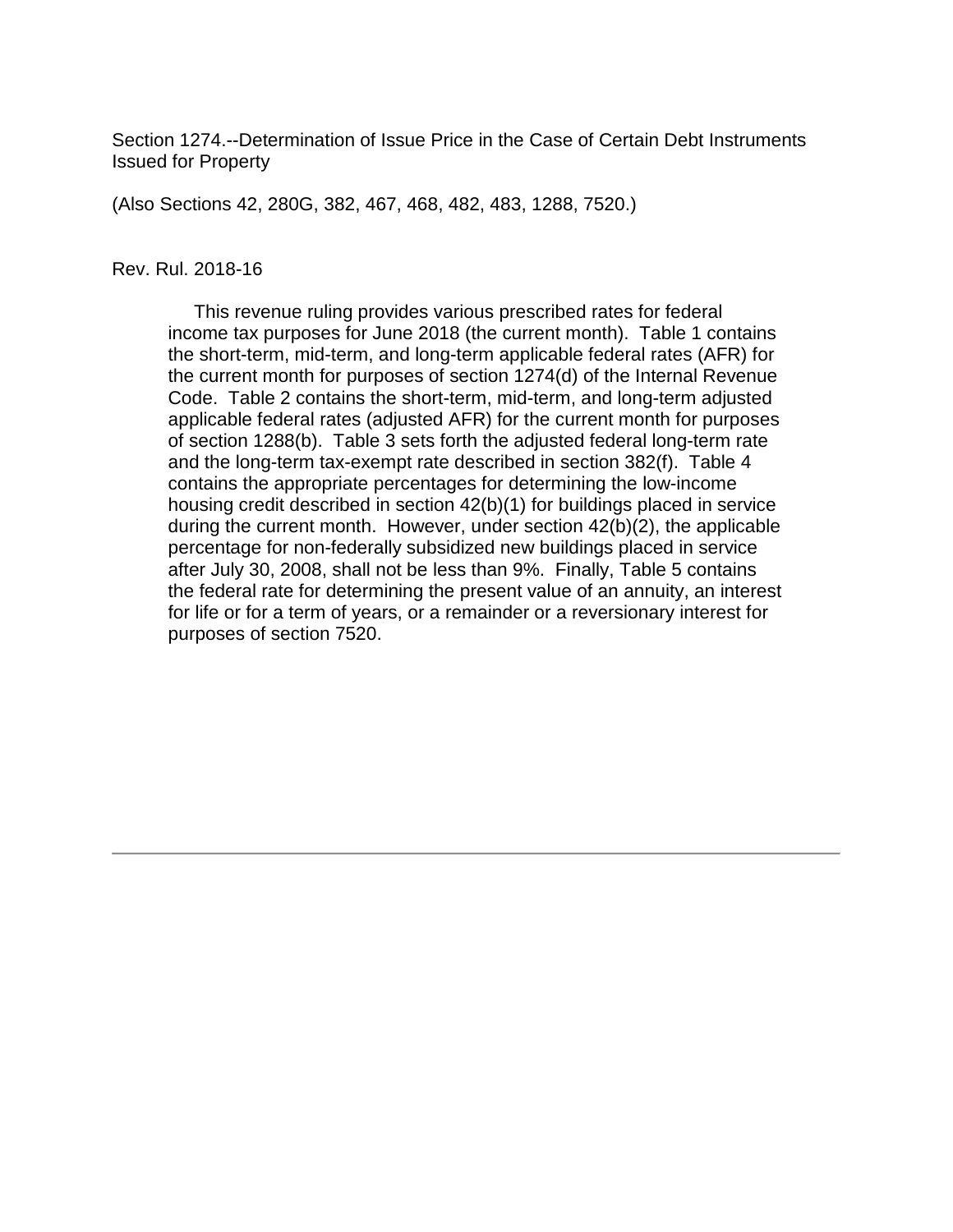## REV. RUL. 2018-16 TABLE 1

# Applicable Federal Rates (AFR) for June 2018

|            | Period for Compounding |            |                  |         |  |  |
|------------|------------------------|------------|------------------|---------|--|--|
|            | Annual                 | Semiannual | <b>Quarterly</b> | Monthly |  |  |
|            |                        |            |                  |         |  |  |
|            | Short-term             |            |                  |         |  |  |
|            |                        |            |                  |         |  |  |
| <b>AFR</b> | 2.34%                  | 2.33%      | 2.32%            | 2.32%   |  |  |
| 110% AFR   | 2.58%                  | 2.56%      | 2.55%            | 2.55%   |  |  |
| 120% AFR   | 2.82%                  | 2.80%      | 2.79%            | 2.78%   |  |  |
| 130% AFR   | 3.05%                  | 3.03%      | 3.02%            | 3.01%   |  |  |
|            | Mid-term               |            |                  |         |  |  |
|            |                        |            |                  |         |  |  |
| <b>AFR</b> | 2.86%                  | 2.84%      | 2.83%            | 2.82%   |  |  |
| 110% AFR   | 3.14%                  | 3.12%      | 3.11%            | 3.10%   |  |  |
| 120% AFR   | 3.44%                  | 3.41%      | 3.40%            | 3.39%   |  |  |
| 130% AFR   | 3.72%                  | 3.69%      | 3.67%            | 3.66%   |  |  |
| 150% AFR   | 4.31%                  | 4.26%      | 4.24%            | 4.22%   |  |  |
| 175% AFR   | 5.03%                  | 4.97%      | 4.94%            | 4.92%   |  |  |
|            |                        |            |                  |         |  |  |
|            | <u>Long-term</u>       |            |                  |         |  |  |
| <b>AFR</b> | 3.05%                  | 3.03%      | 3.02%            | 3.01%   |  |  |
| 110% AFR   | 3.36%                  | 3.33%      | 3.32%            | 3.31%   |  |  |
| 120% AFR   | 3.67%                  | 3.64%      | 3.62%            | 3.61%   |  |  |
|            |                        |            |                  |         |  |  |
| 130% AFR   | 3.98%                  | 3.94%      | 3.92%            | 3.91%   |  |  |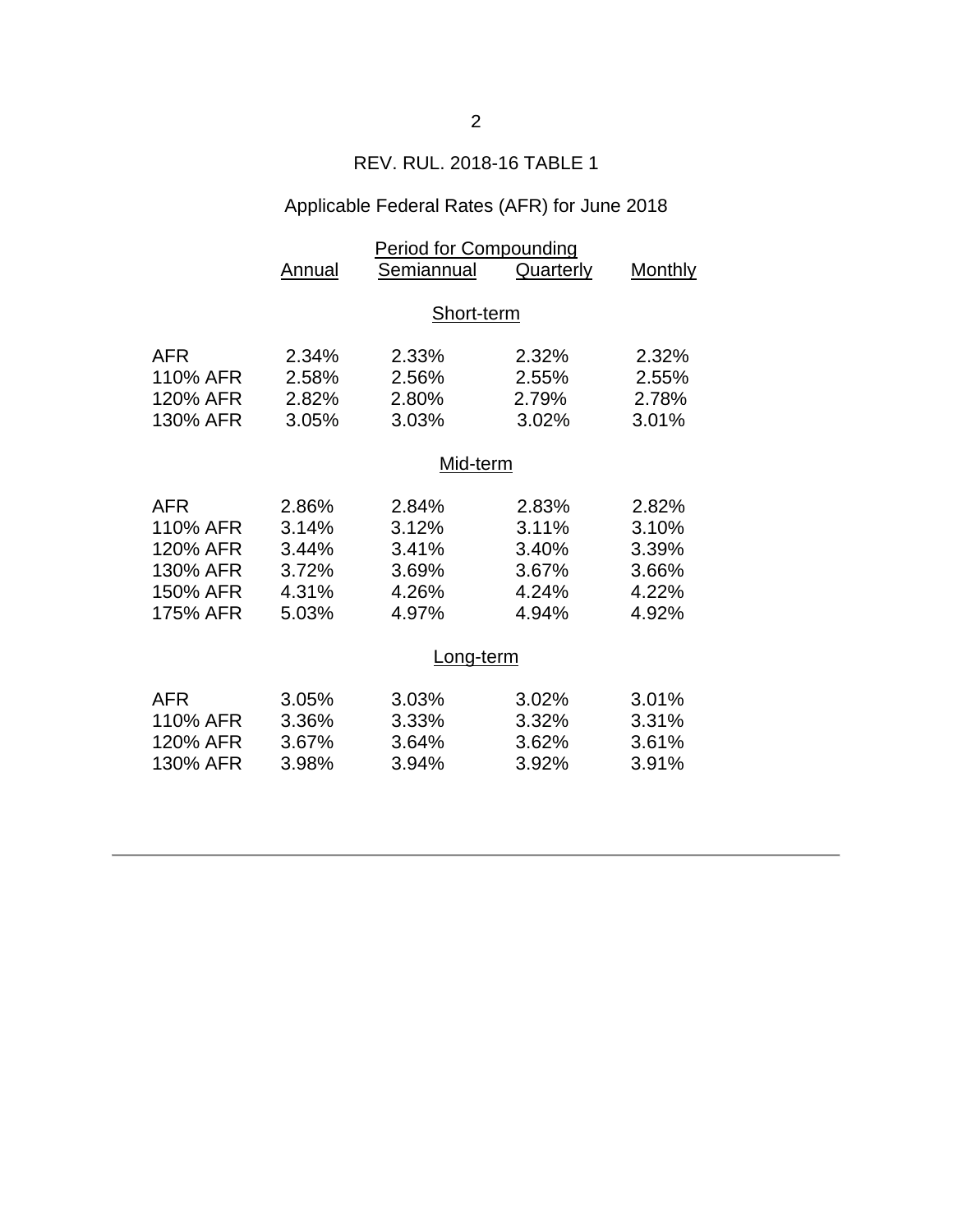### REV. RUL. 2018-16 TABLE 2

# Adjusted AFR for June 2018

|                            | Period for Compounding |            |           |         |  |
|----------------------------|------------------------|------------|-----------|---------|--|
|                            | Annual                 | Semiannual | Quarterly | Monthly |  |
| Short-term<br>adjusted AFR | 1.78%                  | $1.77\%$   | 1.77%     | 1.76%   |  |
| Mid-term<br>adjusted AFR   | 2.17%                  | 2.16%      | 2.15%     | 2.15%   |  |
| Long-term<br>adjusted AFR  | 2.31%                  | 2.30%      | 2.29%     | 2.29%   |  |

## REV. RUL. 2018-16 TABLE 3

| Rates Under Section 382 for June 2018                                                                                                                                                |       |
|--------------------------------------------------------------------------------------------------------------------------------------------------------------------------------------|-------|
| Adjusted federal long-term rate for the current month                                                                                                                                | 2.31% |
| Long-term tax-exempt rate for ownership changes during the<br>current month (the highest of the adjusted federal long-term<br>rates for the current month and the prior two months.) | 2.31% |